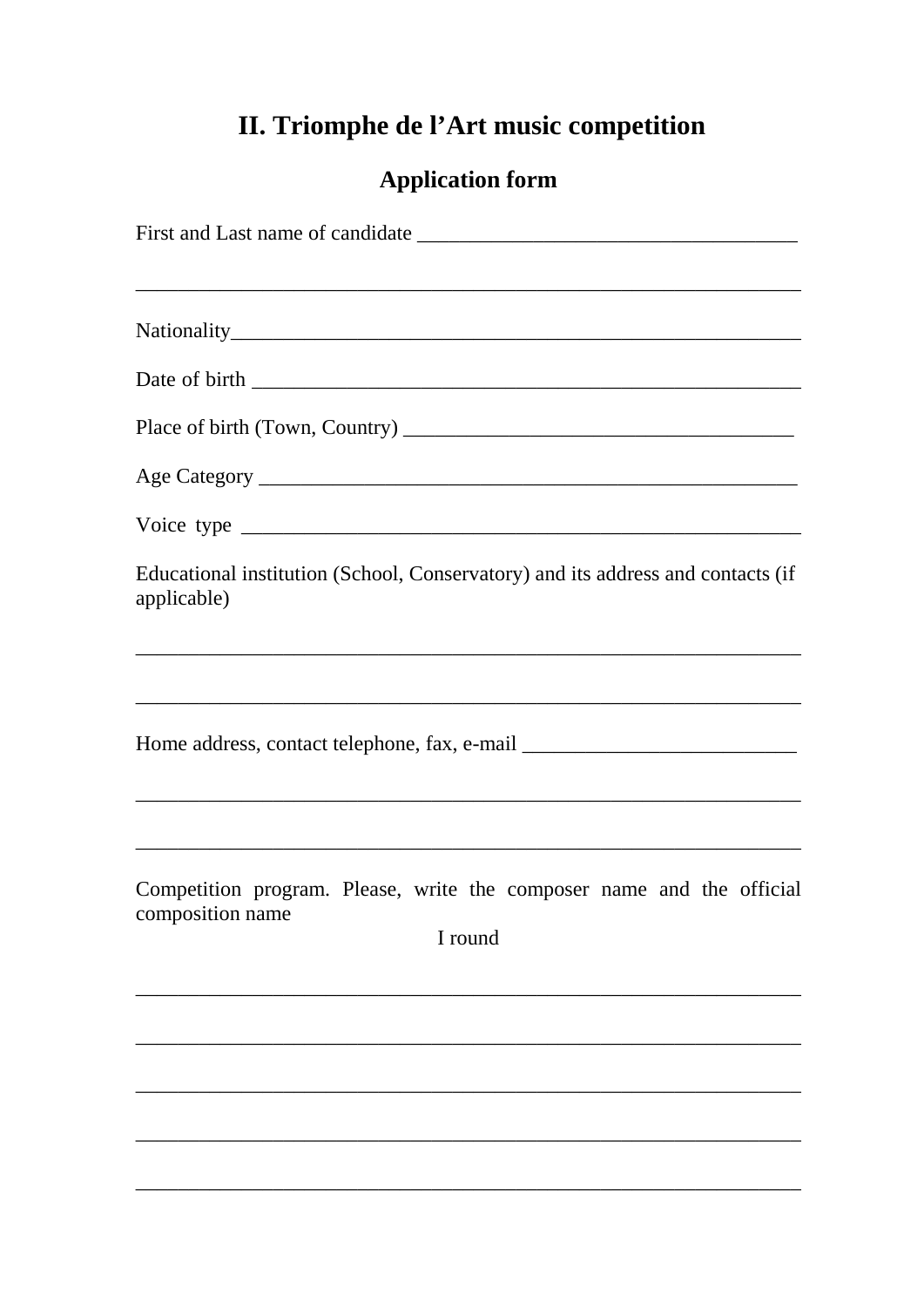## II round

| I need competition accompanist/pianist (yes-no)_________________________________                                                                      |
|-------------------------------------------------------------------------------------------------------------------------------------------------------|
| If participant brings his or her own accompanist, please, indicate write the<br>accompanying instrument, accompanist's name, home address, e-mail and |
|                                                                                                                                                       |
|                                                                                                                                                       |
| ,我们也不能在这里,我们也不能会在这里,我们也不能会在这里,我们也不能会在这里,我们也不能会在这里,我们也不能会不能会。""我们,我们也不能会不能会不能会不能会                                                                      |
|                                                                                                                                                       |
|                                                                                                                                                       |
|                                                                                                                                                       |
|                                                                                                                                                       |
|                                                                                                                                                       |
|                                                                                                                                                       |
|                                                                                                                                                       |
|                                                                                                                                                       |
|                                                                                                                                                       |
|                                                                                                                                                       |
|                                                                                                                                                       |
|                                                                                                                                                       |
|                                                                                                                                                       |
|                                                                                                                                                       |
|                                                                                                                                                       |
|                                                                                                                                                       |
|                                                                                                                                                       |